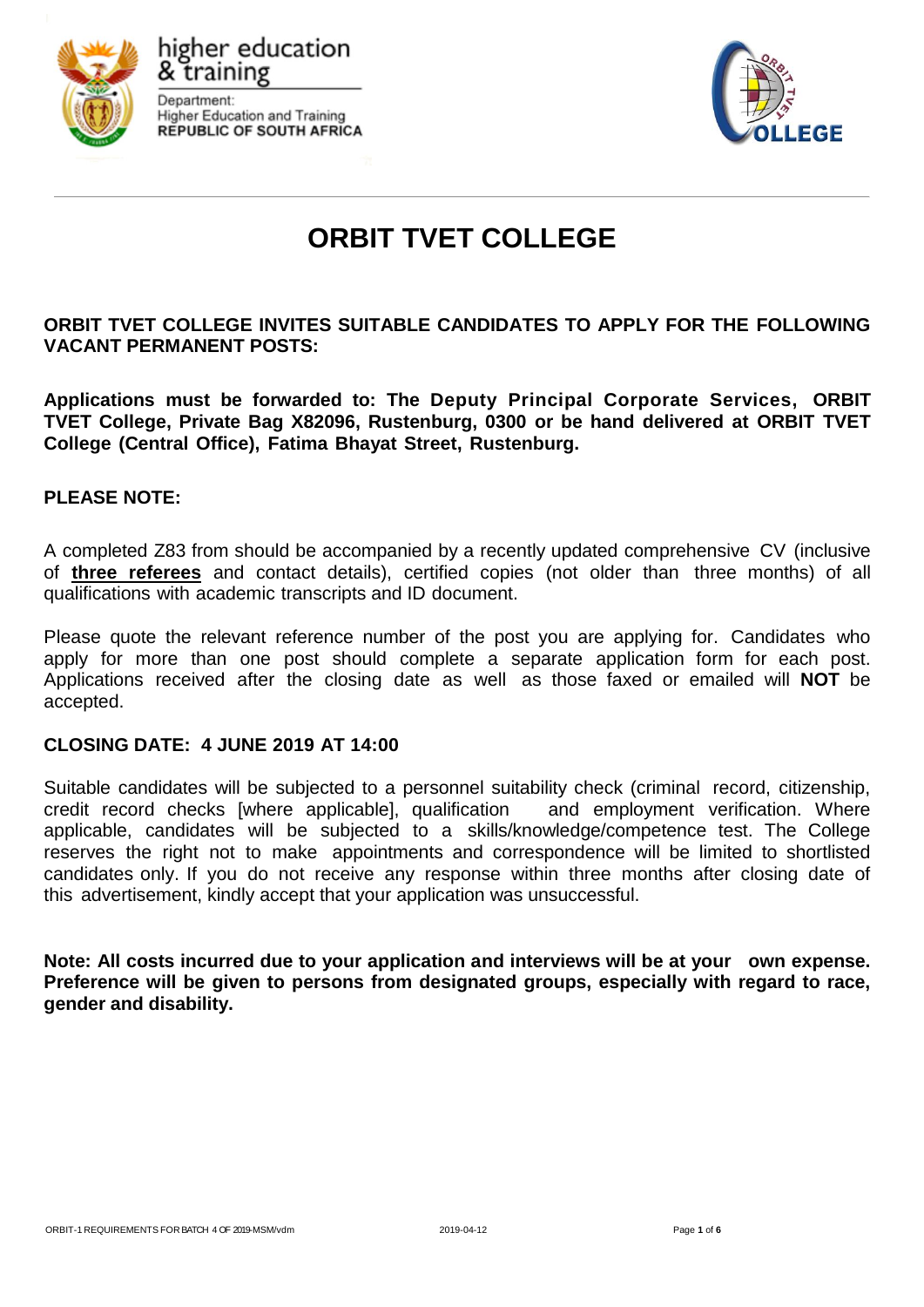## **Post: Extra-Curricular Officer. SL10 (R470 040 per annum plus benefits). Ref: ORB40/2019. Central Office. Permanent**

## **Requirements, experience and skills**

• A recognised Degree/Diploma or equivalent REQV13 related to KPAs. Knowledge and passion of sports, arts and culture will be an advantage. • Three years' experience in managing extra-curricular activities, preferably in a TVET College. ● Working knowledge and understanding of the TVET College landscape and its student support framework. Understanding of issues pertinent to youth development and the strategic role that extra-curriculum can play in ensuring that students are holistically developed ● Excellent listening, empathy and rapport-building skills. ● Strong leadership, coaching and mentoring, planning, organising, project or events management, financial and administrative skills. ● Ability to present view points and ideas effectively in both written and oral form. ● A demonstrated ability to meet and deal effectively with all levels of contacts. ● Good presentation and facilitation skills. ● Advance computer skills MS Excel, MS Word and PowerPoint. ● A valid driver's licence.

### **Duties and responsibilities**

● Develop and implement extra-curricular activities to be offered at the College. ● Liaise with Campuses and develop operational plans and schedules for extra-curricular activities. ● Organise resources and venues for weekly extra-curricular activities. ● Select, recruit and orientate the coaches of the different extra-curricular activities. ● Support and monitor coaches in their needs for the fulfilment of their respective activities. ● Ensure that the objectives of legislation/policies/prescripts on sports, arts and culture are realised at the College. ● Ensure adherence to the rules and regulations of the various extra-curricular activities. ● Report on progress of extra-curricular activities. ● Ensure active participation of students in extra-curricular activities and competitions. ● Communicate effectively with all stakeholders involved in the extra-curricular activities. ● Monitor students' discipline during the activities. ● Maintain inventory of equipment and management of stocks.

## **Post: Artisan Development Manager. SL10 (R470 040 per annum plus benefits). Ref: ORB41/2019. Central Office. Permanent**

### **Requirements, experience and skills**

● A recognised 3 year Degree or equivalent REQV13 qualification. ● Additional training and courses in project management. • Five years management experience. • Certified assessor/moderator. • Artisan Certificate would be an advantage. ● Industry experience will also count in the candidate's favour. ● Extensive knowledge of academic assessment and moderation procedures. ● Technical skills associated with the environment relating to artisan development. • Knowledge of artisan development programme protocols and procedures (QCTO & SETA-related). ● Proven computer literacy, including MSWord, Excel and PowerPoint. ● A valid Code EB driver's licence.

### **Duties and responsibilities**

● Identify and manage appropriate artisan development programmes including the appointment of contract project staff as required. ● Identify programme gaps, conduct feasibility assessments and introduce new responsive programmes. ● Develop a responsive, flexible curriculum based on local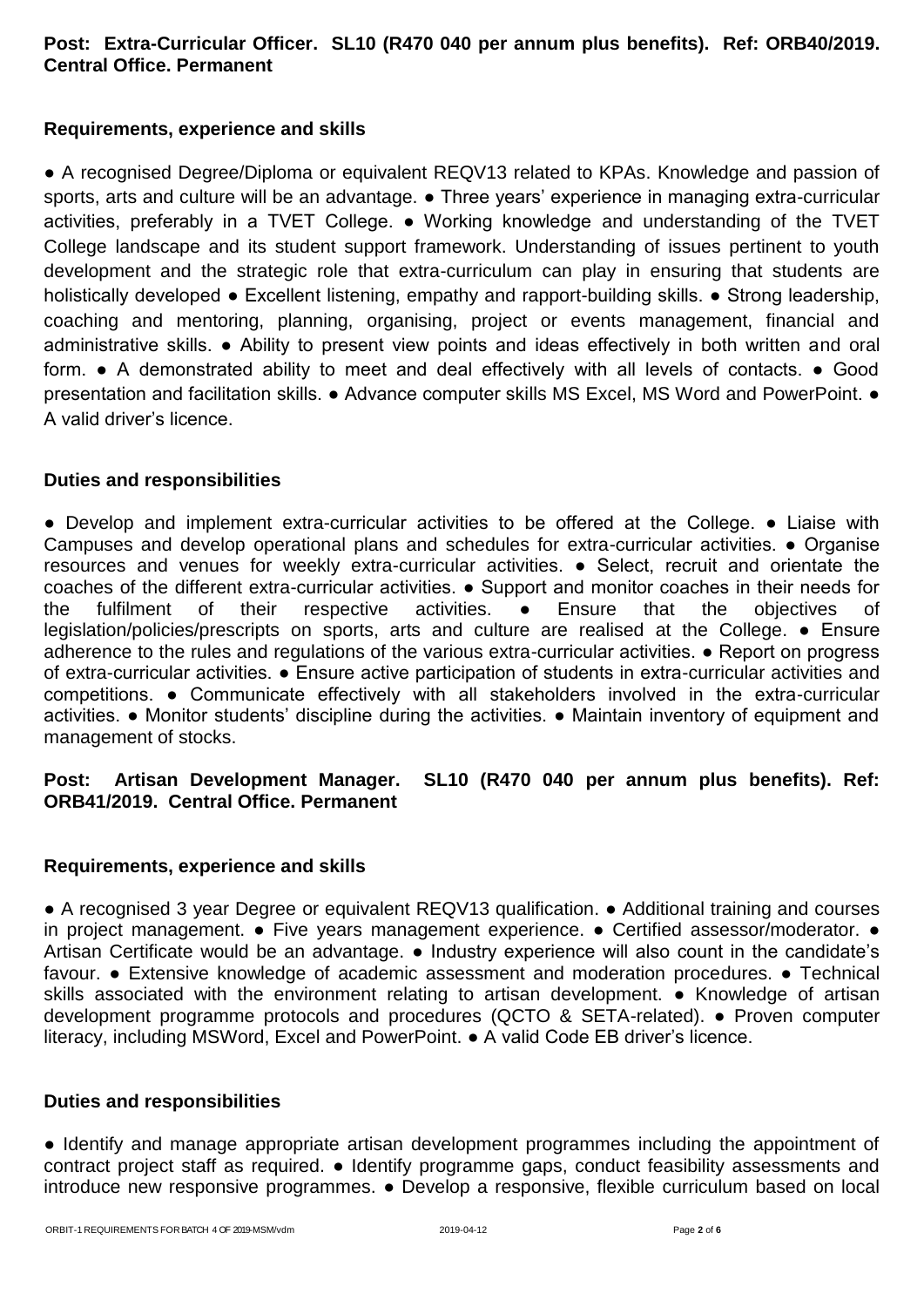needs. ● Facilitate new programme decisions and manage the planning process. ● Implement and maintain programme quality systems and processes including assessment, moderation and performance records. ● Develop and manage programme budgets and report on programme performance. ● Identify learner material, equipment and other resource requirements. ● Oversee the development of project plans, including milestones, resource requirements and timeframes. ● Compile the project budgets and manage all related expenditure. ● Track progress against targets and budgets. ● Review policy and monitor compliance. ● Manage the registration of students and the signing of contracts. • Establish and maintain records, registers and document management systems for students and facilitators. Manage and oversee the performance and development of facilitators. ● Identify facilitator skills and performance gaps and facilitate interventions. ● Ensure the implementation of best practice teaching practices across the programmes (e.g. lesson plans). ● Report to the Academic Board. Coordinate meetings with all stakeholders, sponsors and clients to provide progress updates. ● Ensure compliance with partnership processes and guidelines. ● Manage and participate in key customer stakeholder interactions (SETA's, community forums, local business and all spheres of government departments). ● Participate in SETA-related curriculum initiatives. Establish and maintain programme-related industry links to ensure programme relevance. ● Ensure facilitators/teaching staff interaction with industry applications, technologies and related job skill requirements. ● Establish and maintain a database of key related industries/professional bodies and access regular input from these representatives. • Identify partnerships regarding programmatic support (e.g. equipment, interns, site visits). • Address concerns and issues raised by project team members and stakeholders. ● Identify work environment simulation needs for each programme and prepare a plan of specific requirements including resourcing options. ● Identify simulation options at the College (in collaboration with the Business Development Manager). ● Implement systems to monitor the quality of workplace student experience. ● Formulate job profiles for all posts within the Unit. Conduct meetings with internal staff and plan and assign work within the Unit. • Manage the Unit's budget and cash flow.  $\bullet$  Compile the annual operational plan.  $\bullet$  Conduct performance appraisals with Unit staff and arrange and monitor individual development.

### **Post: Vocational Programmes Manager. PL5 (R511 752 per annum plus benefits). Ref: ORB42/2019. Central Office. Permanent**

### **Requirements, experience and skills**

● A recognized Degree or equivalent REQV13 which must include a Teachers qualification. ● At least 5 years lecturing experience, of which three should be at managerial level preferably in a TVET College environment. ● Accreditation as an Assessor and Moderator would be an advantage.

● An expert understanding of effective programme development, delivery and quality assurance systems at an academic institution. ● Ability to design and implement internal administration systems and controls to ensure sound programme development and delivery support. ● Extensive knowledge of academic assessment and moderation procedures. ● Sound knowledge of the TVET Colleges landscape. • Strong planning, organising, monitoring and evaluation skills. • Ability to handle pressure and meet deadlines. ● Strong leadership, communication, negotiation, networking, reporting and problem solving skills. ● Ability to manage performance and provide critical feedback in an objective manner. • SACE registration. • Knowledge of public administration, policies and procedures pertinent to human resources management, financial management and education and training. ● Ability to promote an environment conducive to teaching and learning and to the holistic development of students. ● Advanced computer skills (MS Word. MS Excel and PowerPoint. ● A valid drivers' licence.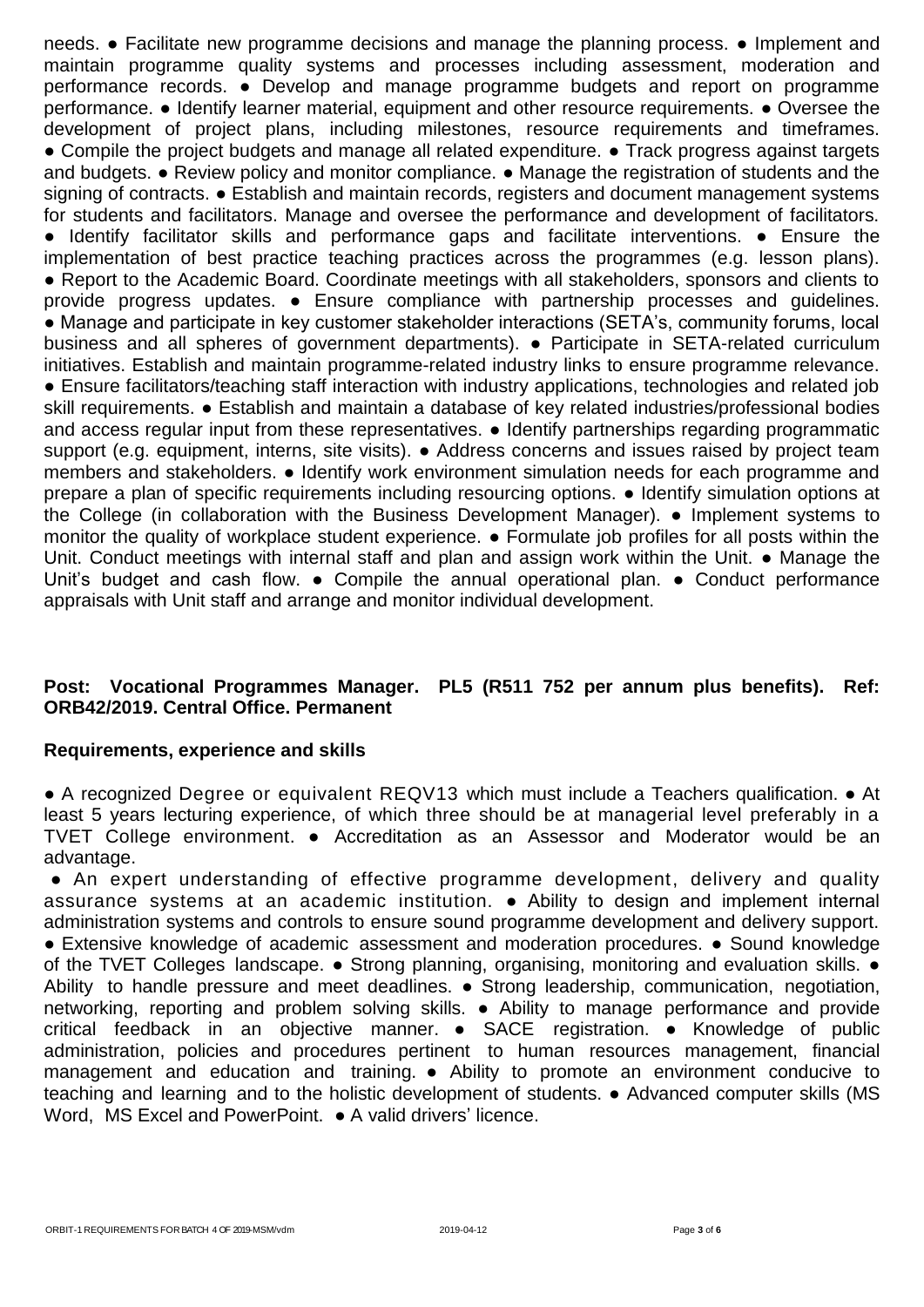#### **Duties and responsibilities**

● Manage teaching and learning to ensure effective teaching delivery. ● Manage NC(V) and NATED programme offerings in line with National curriculum guidelines. ● Implement and maintain programme quality systems and processes for assessments, examinations, moderations and performance records (results). ● Identify learner materials, equipment and other resource requirements for effective teaching and learning. ● Analyse and report on all programmes in terms of performance. ● Ensure teaching staff interaction with industry applications, technologies and related job skill requirements (Work Integrated Learning). ● Participate in National and Regional TVET curriculum initiatives. ● Liaise with the Human Resource Manager to ensure the effective recruitment, selection, induction and training of academic staff. ● Ensure the implementation of teaching practices in collaboration with the Campus Managers. ● Ensure programme compliance with relevant quality assurance bodies. • Ensure the implementation of different methods and strategies for teaching and learning in collaboration with deliver sites. • Establish and maintain vocational related systems. ● Establish and co-ordinate Academic Forums, Subject and Examination Committees. Provide required reports to relevant stakeholders including the College Management, Academic Board and College Council and oversight bodies.

## **Post: Lecturer Electrical Engineering (Re-advertisement). PL1 (R211 731 plus 37% in lieu of benefits per annum.). Ref No: ORB43/2019. Brits Campus. Three (03) Years Fixed Term Contract**

### **Requirements, experience and skills:**

**●** A recognised Degree or equivalent REQV13 qualification in Electrical Engineering ● A Teachers qualification ● Assessor and Moderator Certificates will be an added advantage. ● In-depth knowledge of the subject • Excellent communication in English (written and verbal), organising, planning and administration skills. Ability to plan and deliver lessons ● Monitor students' performance and provide critical feedback in an objective and professional manner. • Ability to relate to students in a professional manner and to promote a conducive teaching and learning environment ● SACE registration ● Computer literacy. ● A valid drivers' licence will be an added advantage.

### **Duties and responsibilities:**

Assist with recruitment, registration and induction of students ● Facilitate general academic and career development of students ● Prepare lesson plans and lecture students in compliance with the College Annual Academic Plan, the Campus time- table and the College Quality Management System • Assess students, maintain assessment records and capture marks electronically in compliance with the College's policies and procedures. Create a conducive classroom environment and ensure efficient classroom management and discipline of students • Report to the Senior Lecturer and liaise with the Student Support Officers in providing support interventions to students  $\bullet$ Distribute textbooks and student packs to students and maintain the necessary records ● Manage and monitor student attendance • Invigilate internal and external examinations • Participate in student extra- curricular activities and promote the holistic development of students.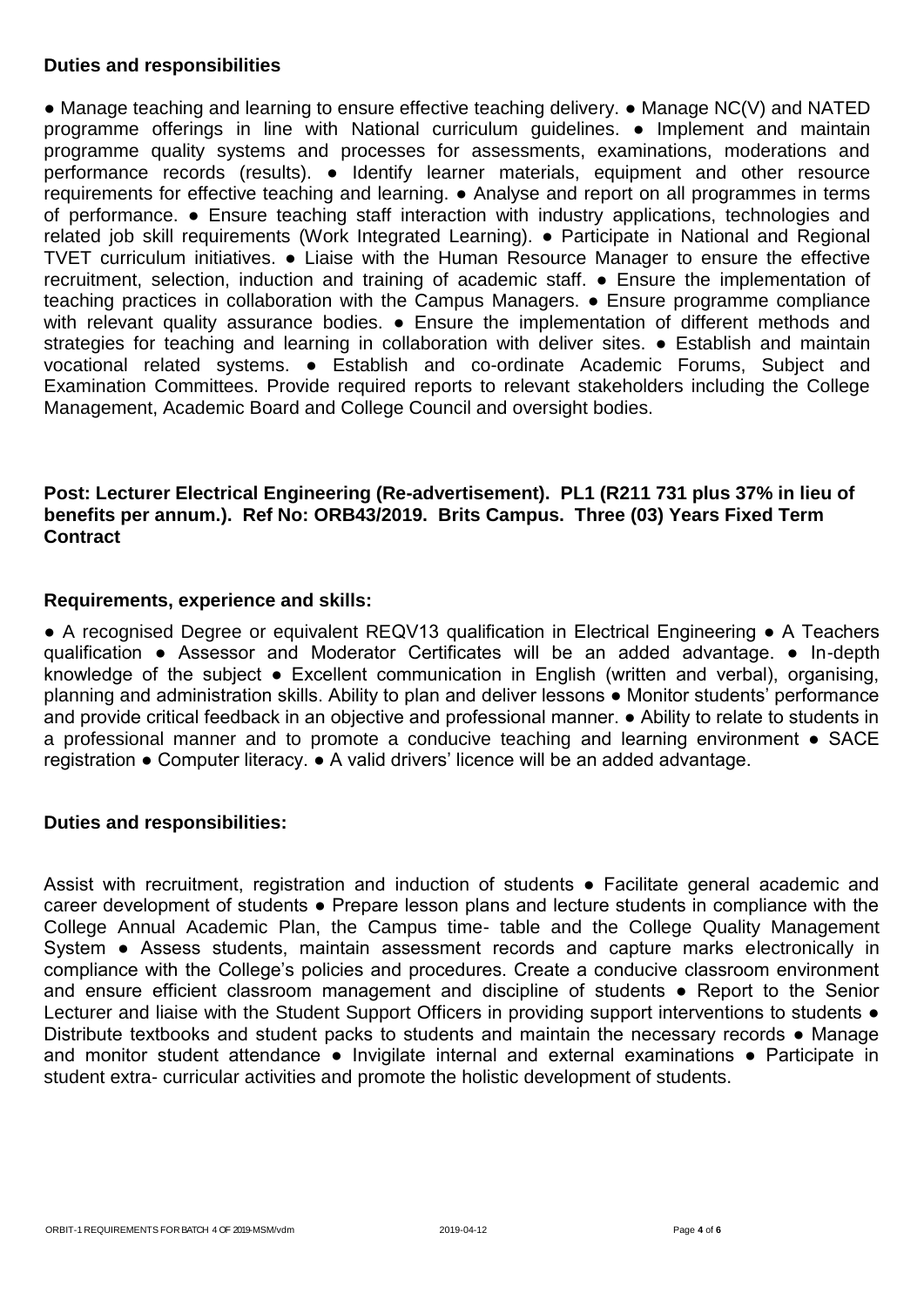#### **Post: Lecturer Financial Management (Re-advertisement). PL1 (R211 731 per annum plus benefits). Ref: ORB47/2019. Mankwe Campus. Permanent**

#### **Requirements, experience and skills**

● A recognised Degree or equivalent REQV13 qualification in Financial Management or Accounting ● A Teachers qualification. ● Ability to lecture Financial Accounting, Cost and Management Accounting plus Income Tax up to N6. ● In-depth knowledge of the subjects ● Knowledge of Pastel Accounting and Excel as well as Assessor/Moderator certificate will be added advantages. Excellent communication in English (written and verbal), organising, planning and administration skills. Ability to plan and deliver lessons • Monitor students' performance and provide critical feedback in an objective and professional manner. ● Ability to relate to students in a professional manner and to promote a conducive teaching and learning environment ● SACE registration ● Computer literacy. ● A valid drivers' licence will be an added advantage.

#### **Duties and responsibilities**:

● Assist with recruitment, registration and induction of students ● Facilitate general academic and career development of students ● Prepare lesson plans and lecture students in compliance with the College Annual Academic Plan, the Campus time- table and the College Quality Management System • Assess students, maintain assessment records and capture marks electronically in compliance with the College's policies and procedures. Create a conducive classroom environment and ensure efficient classroom management and discipline of students • Report to the Senior Lecturer and liaise with the Student Support Officers in providing support interventions to students  $\bullet$ Distribute textbooks and student packs to students and maintain the necessary records • Manage and monitor student attendance · Invigilate internal and external examinations · Participate in student extra- curricular activities and promote the holistic development of students.

### **Post: Lecturer Mathematics and Science. PL1 (R211 731 per annum plus benefits). Ref: ORB48/2019. Mankwe Campus. Permanent**

#### **Requirements, experience and skills**

● A recognised Degree or equivalent REQV 13 qualification with Mathematics as a major subject ● A Teachers qualification • Assessor and Moderator Certificates will be an added advantage. • Ability to lecture Mathematics and Science at NC(V) Level 4 and Report 191 N6 level. ● In-depth knowledge of the subject ● Excellent communication in English (written and verbal), organising, planning and administration skills. Ability to plan and deliver lessons ● Monitor students' performance and provide critical feedback in an objective and professional manner. ● Ability to relate to students in a professional manner and to promote a conducive teaching and learning environment ● SACE registration ● Computer literacy. ● A valid drivers' licence will be an added advantage.

#### **Duties and responsibilities**: